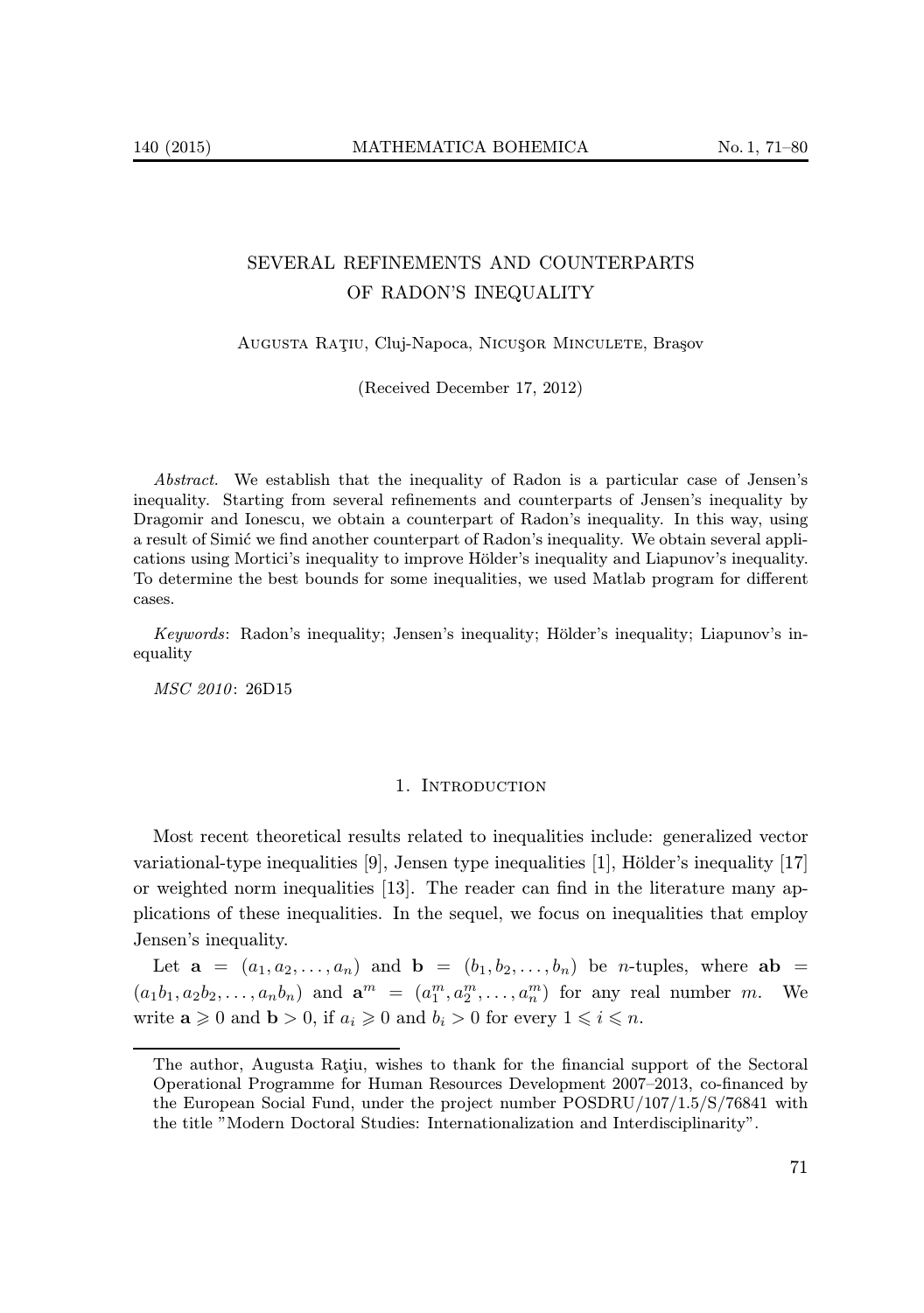We consider the expression

(1.1) 
$$
\Delta_n^{[p]}(\mathbf{a}; \mathbf{b}) := \sum_{i=1}^n \frac{a_i^p}{b_i^{p-1}} - \frac{\left(\sum_{i=1}^n a_i\right)^p}{\left(\sum_{i=1}^n b_i\right)^{p-1}}
$$

for a real number  $p > 1$  and for *n*-tuples  $a \ge 0$  and  $b > 0$ .

Radon proved in [18] the inequality

(1.2) 
$$
\Delta_n^{[p]}(\mathbf{a}; \mathbf{b}) \geq 0,
$$

known in the literature as Radon's inequality. Other solutions of this inequality can be found in  $[8]$ ,  $[10]$ . A particular case of this inequality is the well known inequality of Bergström (see [2]) which is equivalent to Cauchy-Buniakovski-Schwarz's inequality. Refinements of Bergström's inequality were established by many authors, in particular, by Mărghidanu-Barrero-Rădulescu (see [11]) and Pop (see [16]). In [4] we can find interesting applications of these inequalities developed by Ciurdariu. In [12], Mortici studies another refinement of Radon's inequality, namely

$$
(1.3) \qquad \Delta_n^{[p]}(\mathbf{a}; \mathbf{b}) \ge T_n^{[p]}(\mathbf{a}; \mathbf{b}) := (p-1) \max_{1 \le i < j \le n} \frac{(a_i + a_j)^{p-2} (a_i b_j - a_j b_i)^2}{b_i b_j (b_i + b_j)^{p-1}}
$$

for every  $n \ge 2$ ,  $p > 1$ ,  $a_i \ge 0$ ,  $b_i > 0$ ,  $1 \le i \le n$ . We remark that Radon's inequality implies Hölder's inequality (see [3], [14]), by a simple change of variables  $a_i = x_i y_i$ and  $b_i = y_i^{p/(p-1)}$ , where  $p > 1$ ,  $x_i \geqslant 0$ ,  $y_i > 0$  and  $1 \leqslant i \leqslant n$ , so that we have

(1.4) 
$$
\left(\sum_{i=1}^{n} x_i^p\right)^{1/p} \left(\sum_{i=1}^{n} y_i^q\right)^{1/q} \geq \sum_{i=1}^{n} x_i y_i,
$$

where  $1/p + 1/q = 1$ . If we replace in Radon's inequality  $a_i = x_i^s$ ,  $b_i = x_i^r$ , and  $p = (r - t)/(r - s)$  for the real numbers  $r > s > t > 0, 1 \leq i \leq n$ , we obtain Liapunov's inequality (see [3], [14]):

(1.5) 
$$
\left(\sum_{i=1}^{n} x_i^t\right)^{r-s} \left(\sum_{i=1}^{n} x_i^r\right)^{s-t} \geqslant \left(\sum_{i=1}^{n} x_i^s\right)^{r-t},
$$

where  $x_i > 0$  for all  $1 \leq i \leq n$ .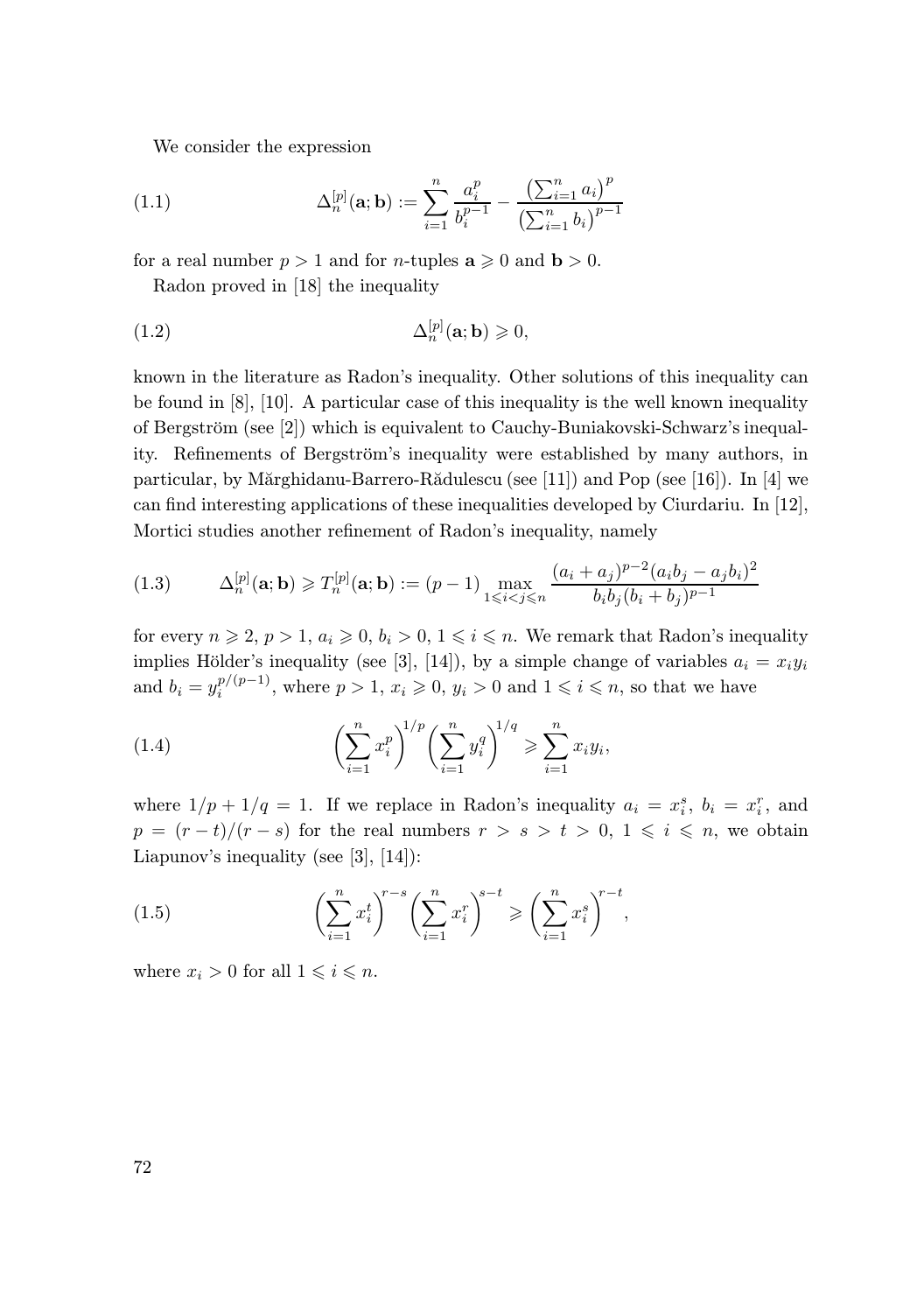### 2. Main results

In [6], Dragomir and Ionescu proved a reverse of Jensen's inequality:

**Theorem 2.1.** Let  $f: I \subseteq \mathbb{R} \to \mathbb{R}$  be a differentiable convex mapping on  $\hat{I}$  ( $\hat{I}$  is the interior of I),  $x_i \in \mathring{I}$ ,  $p_i \geq 0$   $(i = 1, ..., n)$  and  $\sum_{i=1}^{n} p_i = 1$ . Then we have the inequality

$$
(2.1) \qquad 0 \leqslant \sum_{i=1}^{n} p_i f(x_i) - f\left(\sum_{i=1}^{n} p_i x_i\right) \leqslant \sum_{i=1}^{n} p_i x_i f'(x_i) - \sum_{i=1}^{n} p_i x_i \sum_{i=1}^{n} p_i f'(x_i),
$$

where  $f'$  is the derivative of  $f$  on  $\mathring{I}$ .

In [5], Dragomir obtained another counterpart of Jensen's inequality:

**Theorem 2.2.** With the above assumptions for f and if m,  $M \in \mathring{I}$ ,  $m \leq x_i \leq M$  $(i = 1, \ldots, n)$  we have

(2.2) 
$$
0 \leqslant \sum_{i=1}^{n} p_i f(x_i) - f\left(\sum_{i=1}^{n} p_i x_i\right) \leqslant \frac{1}{4} (M-m)(f'(M) - f'(m)).
$$

For  $b_i > 0$ ,  $i = 1, ..., n$ , if we take  $p_i = b_i / \sum_{i=1}^n b_i$ , then we have the condition  $\sum_{i=1}^{n} p_i = 1$ . Therefore, inequalities (2.1) and (2.2) can be written in the following form:

$$
(2.3) \t 0 \leqslant \sum_{i=1}^{n} b_i f(x_i) - \left(\sum_{i=1}^{n} b_i\right) f\left(\frac{\sum_{i=1}^{n} b_i x_i}{\sum_{i=1}^{n} b_i}\right) \leqslant \sum_{i=1}^{n} b_i x_i f'(x_i) - \frac{\left(\sum_{i=1}^{n} b_i x_i\right)\left(\sum_{i=1}^{n} b_i f'(x_i)\right)}{\sum_{i=1}^{n} b_i},
$$

and

(2.4) 
$$
0 \leqslant \sum_{i=1}^{n} b_i f(x_i) - \left(\sum_{i=1}^{n} b_i\right) f\left(\frac{\sum_{i=1}^{n} b_i x_i}{\sum_{i=1}^{n} b_i}\right) \leqslant \frac{1}{4} (M-m) (f'(M) - f'(m)) \sum_{i=1}^{n} b_i,
$$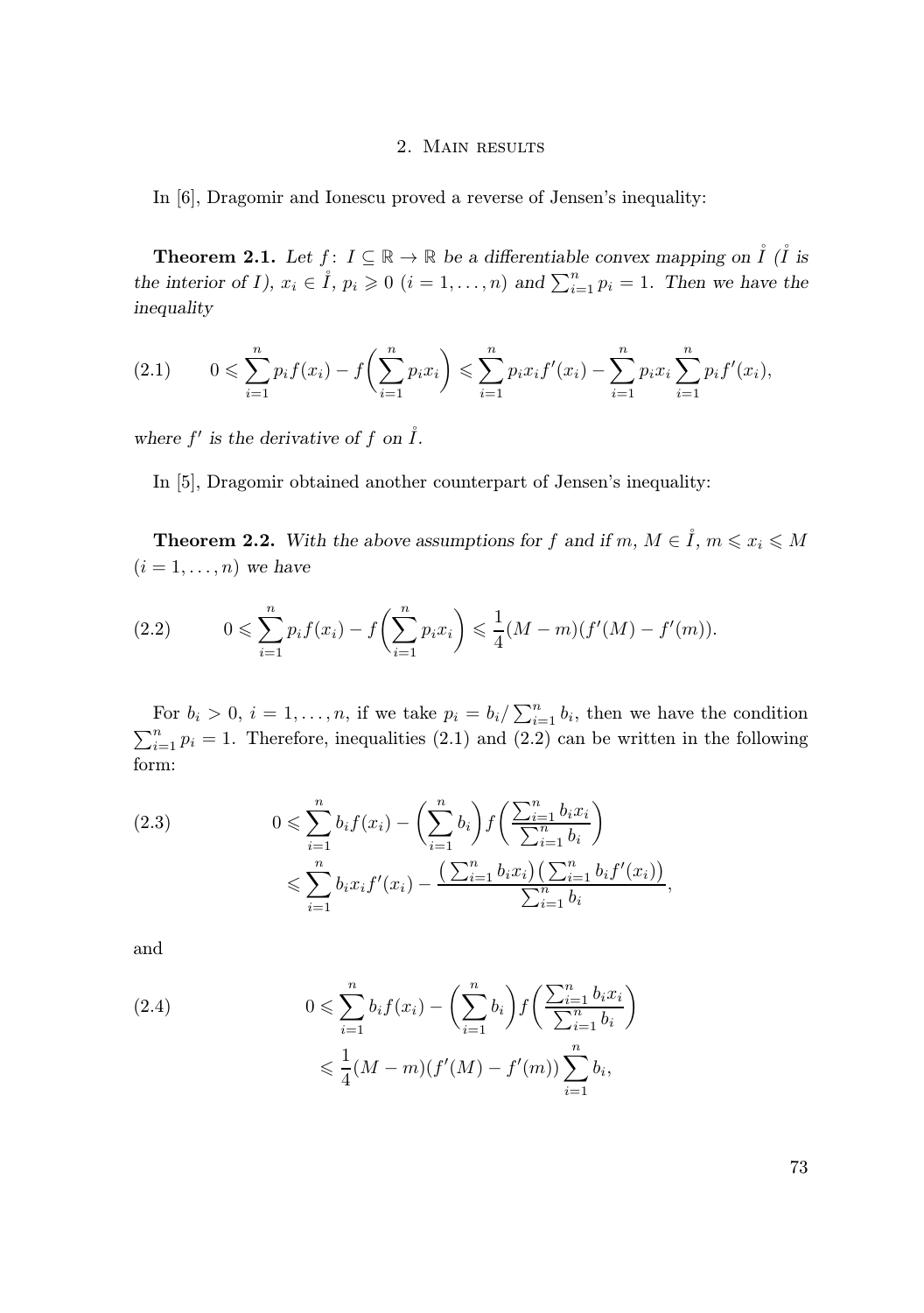**Theorem 2.3.** For every  $n \ge 2$ ,  $p \ge 1$ ,  $a_k \ge 0$ ,  $b_k > 0$ ,  $1 \le k \le n$ , the following inequalities hold:

(2.5) 
$$
0 \leq \Delta_n^{[p]}(\mathbf{a}; \mathbf{b}) \leq p \bigg( \Delta_n^{[p]}(\mathbf{a}; \mathbf{b}) - \frac{\sum_{i=1}^n a_i}{\sum_{i=1}^n b_i} \Delta_n^{[p-1]}(\mathbf{a}; \mathbf{b}) \bigg),
$$

and

(2.6) 
$$
0 \leq \Delta_n^{[p]}(\mathbf{a}; \mathbf{b}) \leq \frac{p}{4}(M-m)(M^{p-1}-m^{p-1})\sum_{i=1}^n b_i,
$$

where  $m \leq a_i/b_i \leq M$ , for  $i = 1, \ldots, n$ .

P r o o f. First, we consider the function  $f: I \to \mathbb{R}$ , defined by  $f(x) = x^p$ , where  $p \geq 1$ . Since  $f''(x) = p(p-1)x^{p-2} \geq 0$ , we conclude that the function f is convex. By  $(2.3)$ ,  $(2.4)$  and taking  $x_i = a_i/b_i$ ,  $i = 1, ..., n$ , we have

$$
(2.7) \qquad 0 \leqslant \sum_{i=1}^{n} \frac{a_i^p}{b_i^{p-1}} - \frac{\left(\sum_{i=1}^{n} a_i\right)^p}{\left(\sum_{i=1}^{n} b_i\right)^{p-1}} \leqslant p \bigg(\sum_{i=1}^{n} \frac{a_i^p}{b_i^{p-1}} - \frac{\sum_{i=1}^{n} a_i}{\sum_{i=1}^{n} b_i} \sum_{i=1}^{n} \frac{a_i^{p-1}}{b_i^{p-2}}\bigg),
$$

and

$$
(2.8) \qquad 0 \leqslant \sum_{i=1}^{n} \frac{a_i^p}{b_i^{p-1}} - \frac{\left(\sum_{i=1}^{n} a_i\right)^p}{\left(\sum_{i=1}^{n} b_i\right)^{p-1}} \leqslant \frac{p}{4} (M-m)(M^{p-1} - m^{p-1}) \sum_{i=1}^{n} b_i.
$$

Using the notation (1.1), i.e.,

$$
\Delta_n^{[p]}(\mathbf{a};\mathbf{b}) = \sum_{i=1}^n \frac{a_i^p}{b_i^{p-1}} - \frac{\left(\sum_{i=1}^n a_i\right)^p}{\left(\sum_{i=1}^n b_i\right)^{p-1}},
$$

in relations (2.7) and (2.8), we deduce the required inequalities.  $\Box$ 

R e m a r k 2.1. We observe that Radon's inequality is a particular case of Jensen's inequality. Therefore, we obtained another proof for Radon's inequality.

 $R \text{ e m a r k } 2.2$ . Inequality  $(2.5)$  can be written in the following form:

(2.9) 
$$
p\left(\sum_{i=1}^n a_i\right) \Delta_n^{[p-1]}(\mathbf{a}; \mathbf{b}) \leqslant (p-1)\left(\sum_{i=1}^n b_i\right) \Delta_n^{[p]}(\mathbf{a}; \mathbf{b}).
$$

Writing relation (2.9) for  $p = 2, 3, \ldots$ , and multiplying the relations obtained, we have

(2.10) 
$$
0 \leqslant \frac{p}{2} \left( \frac{\sum_{i=1}^n a_i}{\sum_{i=1}^n b_i} \right)^{p-2} \Delta_n^{[2]}(\mathbf{a}; \mathbf{b}) \leqslant \Delta_n^{[p]}(\mathbf{a}; \mathbf{b}),
$$

which is another refinement of Radon's inequality.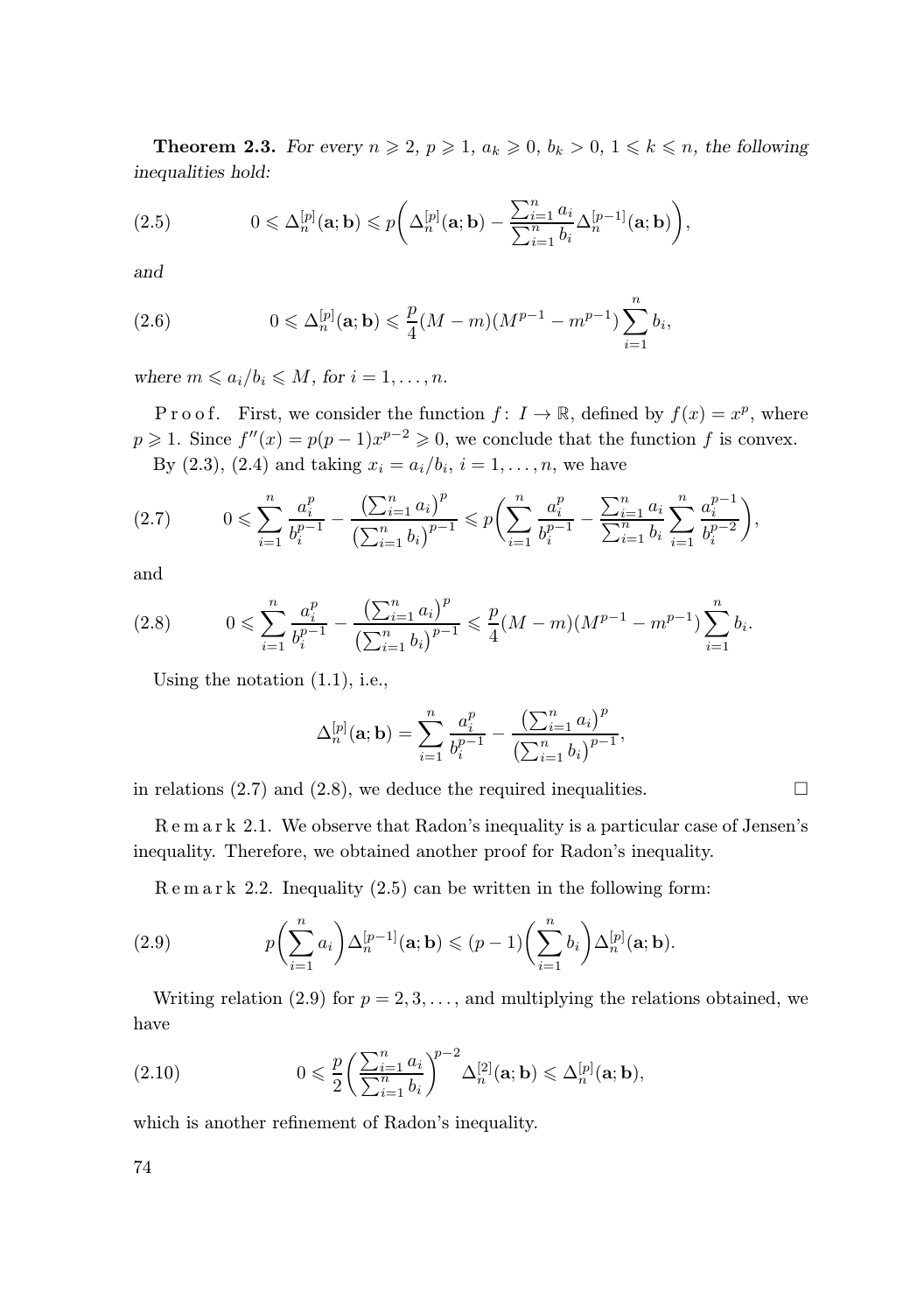In [11], we have

$$
\Delta_n^{[2]}(\mathbf{a};\mathbf{b}) \geqslant \max_{1 \leqslant i < j \leqslant n} \frac{(a_i b_j - a_j b_i)^2}{b_i b_j (b_i + b_j)},
$$

so, according to inequality (2.10), we deduce

(2.11) 
$$
\Delta_n^{[p]}(\mathbf{a}; \mathbf{b}) \ge \frac{p}{2} \left( \frac{\sum_{i=1}^n a_i}{\sum_{i=1}^n b_i} \right)^{p-2} \max_{1 \le i < j \le n} \frac{(a_i b_j - a_j b_i)^2}{b_i b_j (b_i + b_j)} \ge 0,
$$

where p is an integer number,  $p \geq 2$ .

Another refinement of Radon's inequality can be found in [10].

In [7], we find the following results:

**Theorem 2.4.** Let  $f: I \to \mathbb{R}$  be a twice differentiable function such that there exist real constants  $\alpha$  and  $\beta$ ,  $0 \le \alpha \le f''(x) \le \beta$ , for any  $x \in I$ . Then we have

$$
(2.12) \qquad \frac{\alpha}{2} \sum_{1 \leqslant i < j \leqslant n} p_i p_j (x_j - x_i)^2 \leqslant \sum_{i=1}^n p_i f(x_i) - f \left( \sum_{i=1}^n p_i x_i \right) \leqslant \frac{\beta}{2} \sum_{1 \leqslant i < j \leqslant n} p_i p_j (x_j - x_i)^2,
$$

where  $p_i > 0$  with  $\sum_{i=1}^n p_i = 1$ , and  $x_i \in I$  for all  $i = 1, ..., n$ .

**Theorem 2.5.** If  $\mathbf{a} = (a_1, a_2, \dots, a_n)$  and  $\mathbf{b} = (b_1, b_2, \dots, b_n)$  are *n*-tuples, then we have the inequality

(2.13) 
$$
\frac{p(p-1)m^{p-2}}{\sum_{i=1}^{n} b_i} \sum_{1 \le i < j \le n} \frac{(a_i b_j - a_j b_i)^2}{b_i b_j} \le \Delta_n^{[p]}(\mathbf{a}; \mathbf{b}) \le \frac{p(p-1)M^{p-2}}{\sum_{i=1}^{n} b_i} \sum_{1 \le i < j \le n} \frac{(a_i b_j - a_j b_i)^2}{b_i b_j},
$$

where  $m \leq a_i/b_i \leq M, p > 1, a_i \geq 0, b_i > 0$ , for  $i = 1, ..., n$ .

Proof. If we take  $p_i = b_i / \sum_{i=1}^n b_i$ ,  $x_i = a_i / b_i$  for  $1 \leq i \leq n$ , and  $f(x) = x^p$  in relation (2.12), then we obtain the inequality of the statement.  $\Box$ 

R e m a r k 2.3. Relation (2.13) of Theorem 2.5 is a new refinement of Radon's inequality.

In  $[19]$ , Simić proved: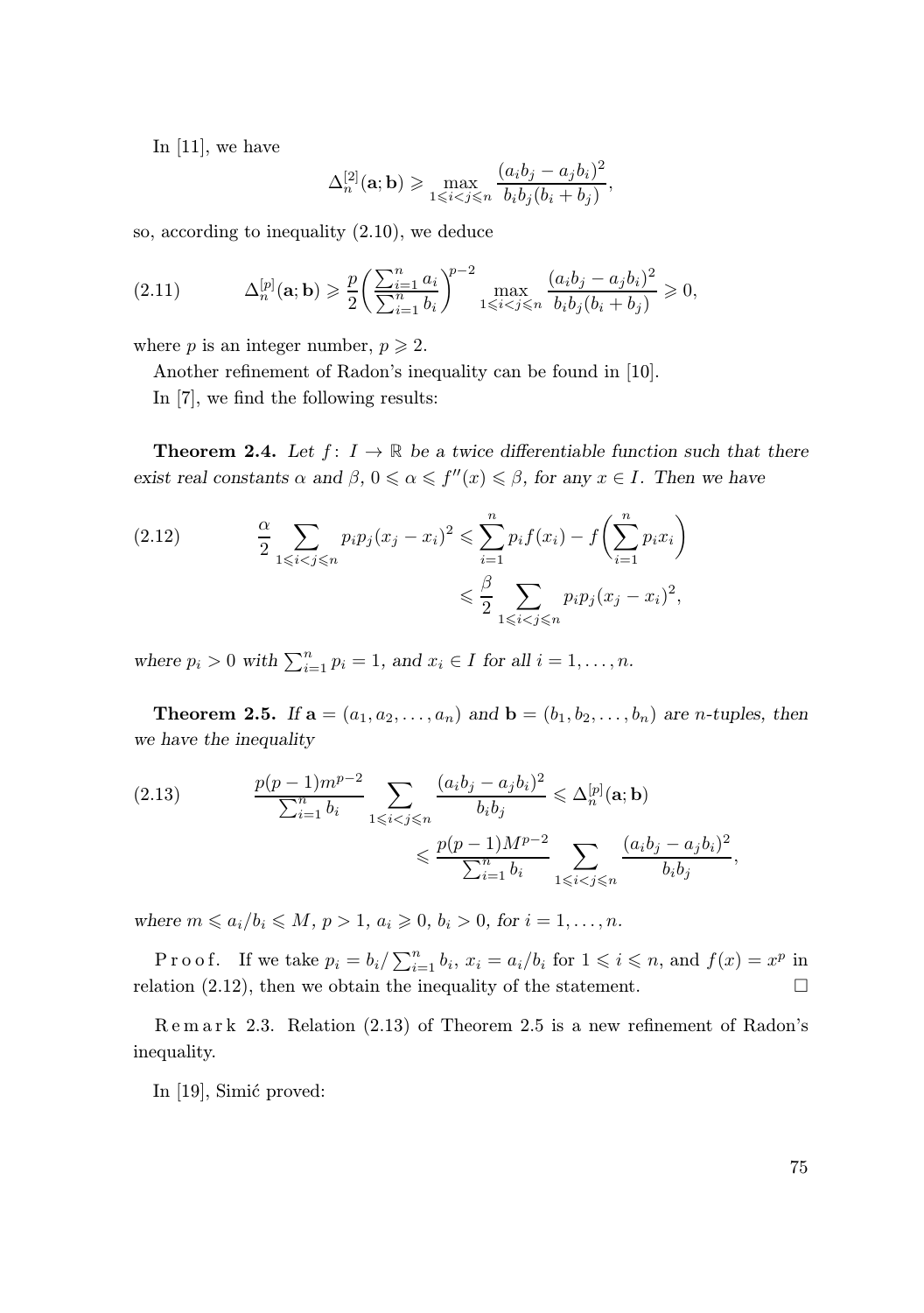**Theorem 2.6.** If f is convex on I and  $\sum_{i=1}^{n} p_i = 1$ , then

(2.14) 
$$
\max_{1 \leq i < j \leq n} \left[ p_i f(x_i) + p_j f(x_j) - (p_i + p_j) f\left(\frac{p_i x_i + p_j x_j}{p_i + p_j}\right) \right] \leq \sum_{i=1}^n p_i f(x_i) - f\left(\sum_{i=1}^n p_i x_i\right),
$$

and

(2.15) 
$$
\sum_{i=1}^{n} p_i f(x_i) - f\left(\sum_{i=1}^{n} p_i x_i\right) \leq f(a) + f(b) - 2f\left(\frac{a+b}{2}\right)
$$

for any  $a \leq x_i \leq b$ ,  $i = 1, \ldots, n$ .

We apply this theorem and we will obtain another characterization of Radon's inequality.

**Theorem 2.7.** For  $n \ge 2$ ,  $p \ge 1$  we have the following inequalities:

(2.16) 
$$
\Delta_n^{[p]}(\mathbf{a}; \mathbf{b}) \ge \max_{1 \le i < j \le n} \left[ \frac{a_i^p}{b_i^{p-1}} + \frac{a_j^p}{b_j^{p-1}} - \frac{(a_i + a_j)^p}{(b_i + b_j)^{p-1}} \right],
$$

and

(2.17) 
$$
0 \leq \Delta_n^{[p]}(\mathbf{a}; \mathbf{b}) \leq \left[ M^p + m^p - \frac{(M+m)^p}{2^{p-1}} \right] \left( \sum_{i=1}^n b_i \right),
$$

where  $m \leq a_i/b_i \leq M$ ,  $a_i \geq 0$ ,  $b_i > 0$ ,  $1 \leq i \leq n$ .

P r o o f. We take in Theorem 2.6  $p_i = b_i / \sum_{i=1}^n b_i$ ,  $x_i = a_i / b_i$  for  $1 \leq i \leq n$ , and  $f(x) = x^p$ , which is convex for  $p \ge 1$ .

Therefore, by simple calculations, we obtain the required inequalities.  $\Box$ 

R e m a r k 2.4. Inequality (2.16) can be found in [10], but with another proof.

In  $[15]$ , Pečarić and Perić refined the relation  $(2.15)$  as follows:

**Theorem 2.8.** If  $f: [a, b] \to \mathbb{R}$  is a convex function,  $x_i \in [a, b]$ ,  $i = 1, \ldots, n$  and  $p_i > 0$  with  $\sum_{i=1}^n p_i = 1$ , then

$$
(2.18) \qquad \sum_{i=1}^{n} p_i f(x_i) - f\left(\sum_{i=1}^{n} p_i x_i\right) \leq f\left(a+b-\sum_{i=1}^{n} p_i x_i\right) \\ - 2f\left(\frac{a+b}{2}\right) + \sum_{i=1}^{n} p_i f(x_i) \leq f(a) + f(b) - 2f\left(\frac{a+b}{2}\right).
$$

Therefore, we will obtain an improvement of inequality (2.17):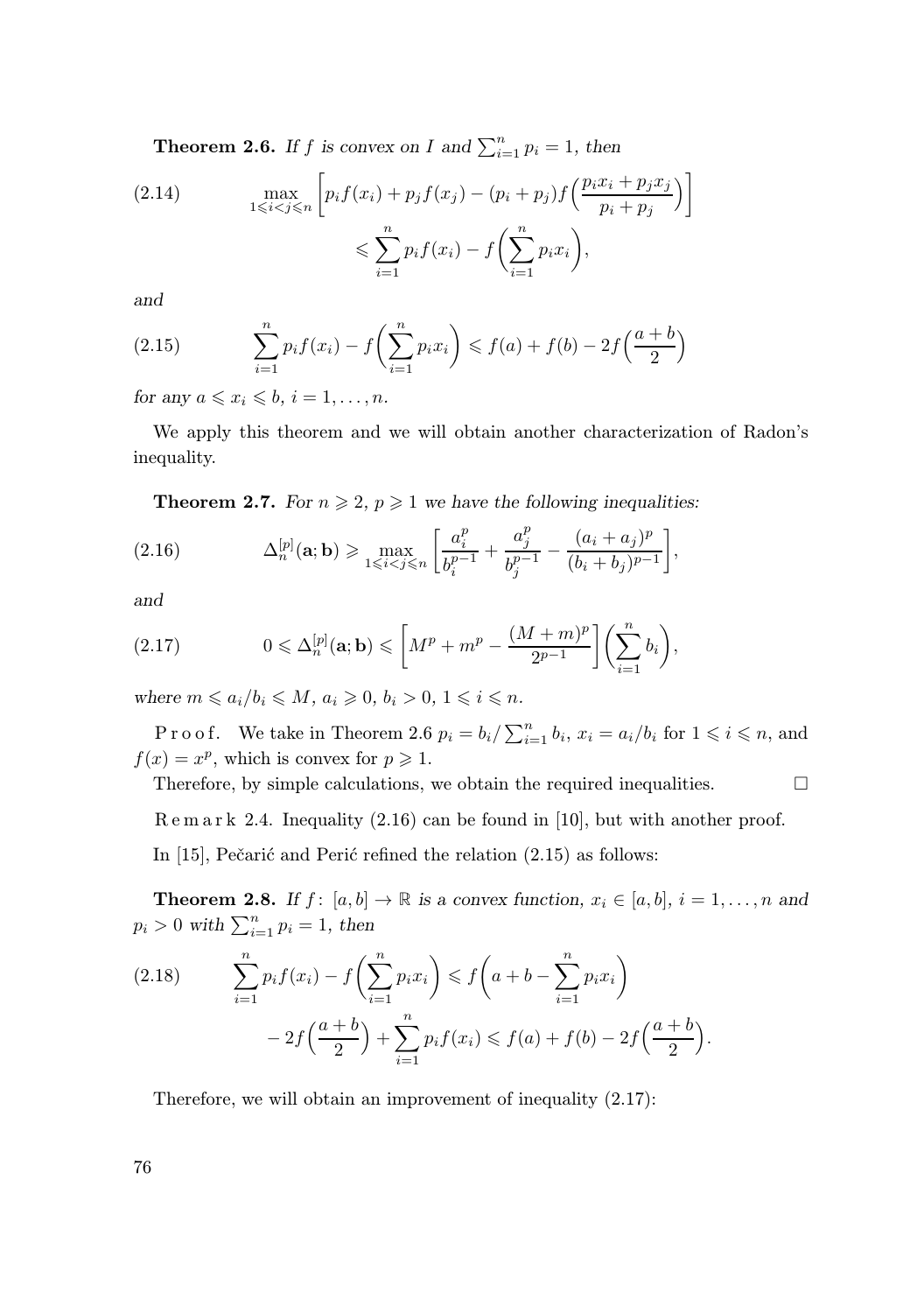Theorem 2.9. We have the inequality

(2.19) 
$$
0 \leq \Delta_n^{[p]}(\mathbf{a}; \mathbf{b}) \leq \frac{\left[ (M+m) \sum_{i=1}^n b_i - \sum_{i=1}^n a_i \right]^p}{\left( \sum_{i=1}^n b_i \right)^{p-1}} - \frac{(M+m)^p}{2^{p-1}} \left( \sum_{i=1}^n b_i \right) + \left( \sum_{i=1}^n \frac{a_i^p}{b_i^{p-1}} \right)
$$

where  $m \leq a_i/b_i \leq M$ ,  $a_i \geq 0$ ,  $b_i > 0$ ,  $1 \leq i \leq n$ ,  $p \geq 1$ ,  $n \geq 2$ .

P r o o f. Similarly to the proof of Theorem 2.7, we deduce the statement.  $\square$ 

,

The inequalities  $(2.5)$ ,  $(2.6)$ ,  $(2.13)$  and  $(2.17)$  give us upper bounds for the term  $\Delta_n^{[p]}(a; b)$ . We want to study which of these bounds is closer to  $\Delta_n^{[p]}(a; b)$ .

We say that inequality  $T \leq T_1$  is stronger than inequality  $T \leq T_2$  if  $T_1 \leq T_2$ . To verify the inequalities  $(2.5), (2.6), (2.13)$  and  $(2.17)$  that are stronger, we use Matlab program for the cases:  $n = 4$ ,  $\mathbf{a} = (1, 1, 1, 2)$ ,  $\mathbf{b} = (2, 2, 2, 1)$ ,  $p \in \{3, 4, 5, 7, 10, 15\}$ .

We observe that there are situations in which each of the inequalities  $(2.5)$ ,  $(2.6)$ ,  $(2.13)$  and  $(2.17)$  are stronger.

Now, for the lower bound of the term  $\Delta_n^{[p]}(a; b)$ , we will compare inequalities (2.11) and (2.13). Using Matlab program and the cases presented above, we deduce that there are situations in which any of the inequalities  $(2.11)$  and  $(2.13)$  are stronger.

### 3. Several applications

We will use Mortici's inequality to improve Hölder's inequality and Liapunov's inequality.

**Lemma 3.1.** For every real numbers  $a > 0$ ,  $b \ge 0$  and  $p > 1$ , the following inequality holds:

(3.1) 
$$
(a^p + b)^{1/p} \geqslant a + \frac{b}{p(a^p + b)^{(p-1)/p}}.
$$

P r o o f. For  $b = 0$ , we obtain the equality in relation (3.1).

For  $b > 0$ , we consider the function  $f : [a^p, a^p + b] \to \mathbb{R}$ , defined by  $f(x) = x^{1/p}$ . It follows that

$$
f'(x) = \frac{1}{px^{(p-1)/p}}.
$$

Applying Lagrange's Theorem, we have that there is  $c \in (a^p, a^p + b)$  such that

$$
(ap + b)1/p - a = \frac{b}{pc^{(p-1)/p}} > \frac{b}{p(ap + b)^{(p-1)/p}}.
$$

Thus, the inequality of the statement is true.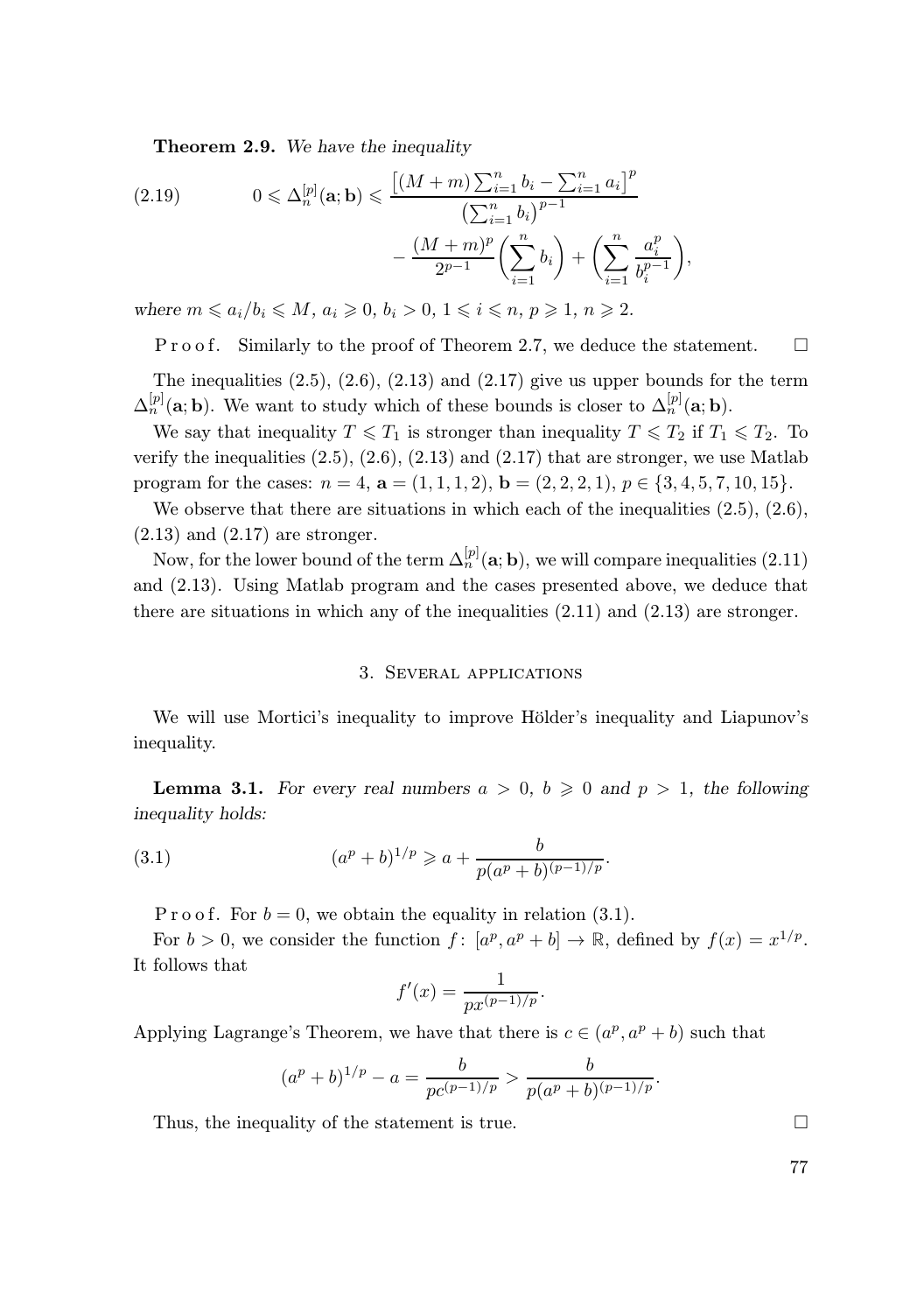We note that

$$
F(a, b, p) := \frac{b}{p(a^p + b)^{(p-1)/p}}.
$$

Theorem 3.1. We have the inequalities

$$
(3.2) \qquad \left(\sum_{k=1}^{n} x_k^p\right)^{1/p} \left(\sum_{k=1}^{n} y_k^q\right)^{1/q} \\
\geqslant \sum_{k=1}^{n} x_k y_k + \left(\sum_{k=1}^{n} y_k^q\right)^{1/q} F\left(\frac{\sum_{k=1}^{n} x_k y_k}{\left(\sum_{k=1}^{n} y_k^q\right)^{1/q}}, T_n^{[p]}(\mathbf{x}\mathbf{y}; \mathbf{y}^q), p\right),
$$

where  $p > 1$ ,  $x_k \ge 0$ ,  $y_k > 0$ ,  $1 \le k \le n$ ,  $1/p + 1/q = 1$ , and

$$
(3.3) \qquad \left(\sum_{k=1}^{n} x_k^t\right)^{r-s} \left(\sum_{k=1}^{n} x_k^r\right)^{s-t}
$$
\n
$$
\geqslant \left(\sum_{k=1}^{n} x_k^s\right)^{r-t} + \left(\sum_{k=1}^{n} x_k^r\right)^{s-t} F\left(\frac{\left(\sum_{k=1}^{n} x_k^s\right)^{r-t}}{\left(\sum_{k=1}^{n} x_k^r\right)^{s-t}}, T_n^{[p]}(\mathbf{x}^s; \mathbf{x}^r), \frac{1}{r-s}\right),
$$

where  $s + 1 > r > s > t > 0$  are real numbers and  $x_k \geq 0$  for any  $1 \leq k \leq n$ .

P r o o f. Using inequality (1.3) for  $\mathbf{a} = \mathbf{xy}$  and  $\mathbf{b} = \mathbf{y}^{p/(p-1)}$ , where  $p > 1$  and  $\mathbf{x} \geq 0$ ,  $\mathbf{y} > 0$ , we obtain

$$
\Delta_n^{[p]}(\mathbf{xy}; \mathbf{y}^{p/(p-1)}) \geq T_n^{[p]}(\mathbf{xy}; \mathbf{y}^{p/(p-1)}) \geq 0,
$$

which is equivalent to the inequality

$$
\sum_{k=1}^{n} x_k^p \geqslant \left(\frac{\sum_{k=1}^{n} x_k y_k}{\left(\sum_{k=1}^{n} y_k^q\right)^{1/q}}\right)^p + T_n^{[p]}(\mathbf{xy}; \mathbf{y}^q),
$$

where  $1/p + 1/q = 1$ .

We apply Lemma 3.1 for  $a = \sum_{k=1}^{n} x_k y_k / (\sum_{k=1}^{n} y_k^q)^{1/q}$  and  $b = T_n^{[p]}(\mathbf{xy}; \mathbf{y}^q)$ , which implies the inequality

$$
\left(\sum_{k=1}^n x_k^p\right)^{1/p} \geqslant \frac{\sum_{k=1}^n x_k y_k}{\left(\sum_{k=1}^n y_k^q\right)^{1/q}} + F\left(\frac{\sum_{k=1}^n x_k y_k}{\left(\sum_{k=1}^n y_k^q\right)^{1/q}}, T_n^{[p]}(\mathbf{xy}; \mathbf{y}^q), p\right).
$$

This proves the inequality of the statement. In inequality (1.3), if we take  $\mathbf{a} = \mathbf{x}^s$ ,  $\mathbf{b} = \mathbf{x}^r$ , and  $p = (r - t)/(r - s)$ , then it follows that  $\Delta_n^{[p]}(\mathbf{x}^s; \mathbf{x}^r) \geqslant T_n^{[p]}(\mathbf{x}^s; \mathbf{x}^r) \geqslant 0$ , which implies the inequality

$$
\sum_{k=1}^{n} x_k^t \geqslant \left( \frac{\left(\sum_{k=1}^{n} x_k^s\right)^{r-t}}{\left(\sum_{k=1}^{n} x_k^r\right)^{s-t}} \right)^{1/(r-s)} + T_n^{[p]}(\mathbf{x}^s; \mathbf{x}^r).
$$

Now, by raising to the power  $r-s$  and by simple calculations, we deduce the required inequality.

78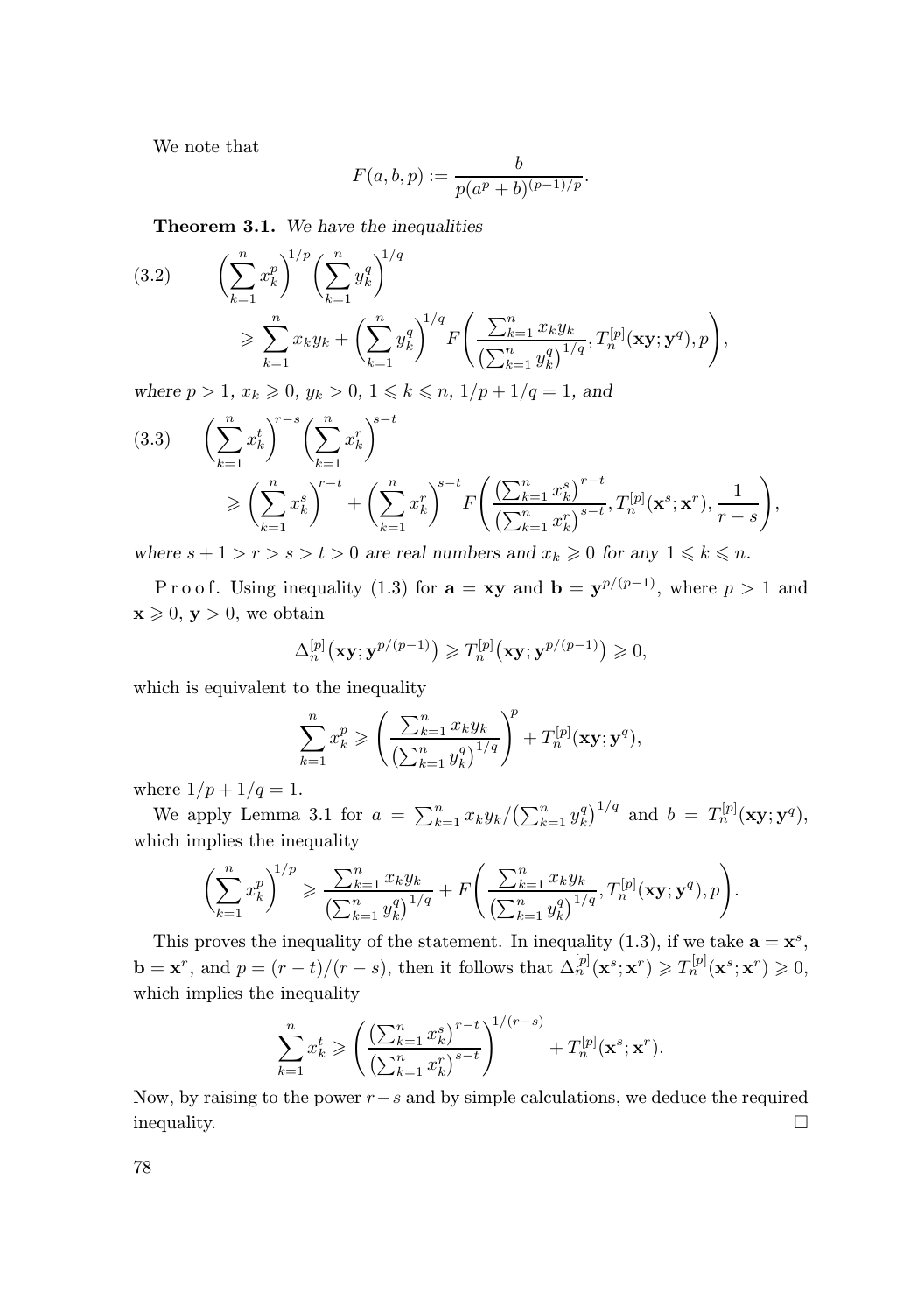R e m a r k 3.1. Inequality (3.2) is an improvement of Hölder's inequality and inequality (3.3) is an improvement of Liapunov's inequality.

## References

|    | [1] R. P. Agarwal, S. S. Dragomir: A survey of Jensen type inequalities for functions of self-<br>adjoint operators in Hilbert spaces. Comput. Math. Appl. 59 (2010), 3785–3812<br>Corrigendum. Comput. Math. Appl. 61 (2011), 2931. | abl MR<br>zbl |
|----|--------------------------------------------------------------------------------------------------------------------------------------------------------------------------------------------------------------------------------------|---------------|
|    | [2] H. Bergström: A triangle-inequality for matrices. Den 11te Skandinaviske Matematiker-<br>kongress, Trondheim, 1949. Johan Grundt Tanums Forlag, Oslo, 1952, pp. 264–267.                                                         | zbl MR        |
|    | [3] P.S. Bullen: Handbook of Means and Their Inequalities. Mathematics and Its Applica-<br>tions 560, Kluwer Academic Publishers, Dordrecht, 2003.                                                                                   | zbl MR        |
|    | [4] L. Ciurdariu: On Bergström inequality for commuting Gramian normal operators.<br>J. Math. Inequal. 4 (2010), 505–516.                                                                                                            | zbl MR        |
|    | [5] <i>S. S. Dragomir:</i> A converse result for Jensen's discrete inequality via Grüss' inequality<br>and applications in information theory. An. Univ. Oradea, Fasc. Mat. $\gamma$ (1999/2000),<br>$178 - 189.$                    | zbl MR        |
|    | [6] S. S. Dragomir, N. M. Ionescu: Some converse of Jensen's inequality and applications.<br>Rev. Anal. Numér. Théor. Approx. 23 (1994), 71–78.                                                                                      | zbl MR        |
|    | [7] <i>S. Furuichi, N. Minculete, F.-C. Mitroi:</i> Some inequalities on generalized entropies. J. In-<br>equal. Appl. (electronic only) 2012 (2012), Article No. 2012:226, 16 pages.                                                | zbl MR        |
|    | [8] <i>B. Gavrea</i> : On an inequality for convex functions. Gen. Math. $19$ (2011), 37–40.                                                                                                                                         | zbl MR        |
|    | [9] S.-J. Jiang, L.-P. Pang, J. Shen: Existence of solutions of generalized vector varia-<br>tional-type inequalities with set-valued mappings. Comput. Math. Appl. 59 (2010),<br>$1453 - 1461.$                                     | zbl MR        |
|    | [10] <i>D. Marghidanu:</i> Generalizations and refinements for Bergström and Radon's inequalities.<br>J. Sci. Arts $8(2008)$ , 57-62.                                                                                                | zbl           |
|    | [11] D. Märghidanu, J. L. Díaz-Barrero, S. Rădelescu: New refinements of some classical in-<br>equalities. Math. Inequal. Appl. $12$ (2009), 513-518.                                                                                | zbl MR        |
| 12 | <i>C. Mortici:</i> A new refinement of the Radon inequality. Math. Commun. 16 (2011),<br>$319 - 324.$                                                                                                                                | zbl MR        |
|    | [13] N.D. V. Nhan, D. T. Duc, V. K. Tuan: Weighted norm inequalities for a nonlinear trans-<br>form. Comput. Math. Appl. 61 (2011), 832-839.                                                                                         | zbl MR        |
|    | [14] C. Niculescu, L.-E. Persson: Convex Functions and Their Applications. A Contempo-<br>rary Approach. CMS Books in Mathematics/Ouvrages de Mathématiques de la SMC<br>23, Springer, New York, 2006.                               | zbl MR        |
| 15 | J. Pečarić, J. Perić: Remarks on the paper "Jensen's inequality and new entropy<br>bounds" of S. Simić. J. Math. Inequal. $6(2012)$ , 631–636.                                                                                       | zbl MR        |
|    | [16] O. T. Pop: About Bergström's inequality. J. Math. Inequal. $\beta$ (2009), 237-242.                                                                                                                                             | zbl MR        |
| 17 | H. Qiang, Z. Hu: Generalizations of Hölder's and some related inequalities. Comput.<br>Math. Appl. 61 (2011), 392-396.                                                                                                               | zbl MR        |
| 18 | J. Radon: Theorie und Anwendungen der absolut additiven Mengenfunktionen. Wien.<br>Ber. 122 (1913), 1295–1438. (In German.)                                                                                                          | zbl           |

79